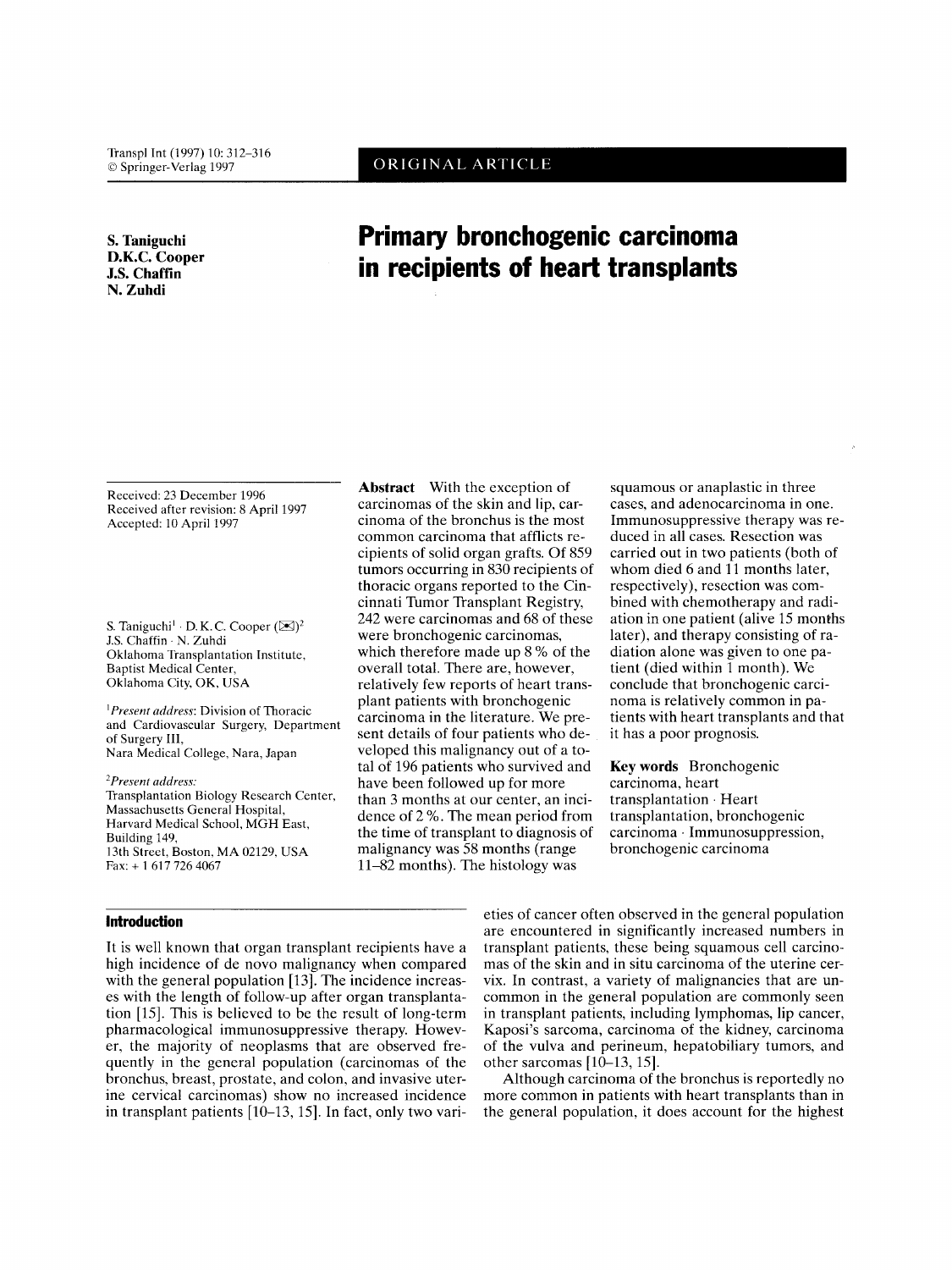number of tumors in recipients of thoracic organs, with the exception of cancers of the skin and lip and lymphomas (Table 1). The Cincinnati Transplant Tumor Registry has data on 8191 patients who developed 8724 cancers de novo after transplantation [10-13, 151. Of these patients, 772 received heart, 29 combined heart-lung, and 29 lung allografts. Of 859 tumors occurring in 830 recipients of thoracic organs, 68 were in the lung, accounting for 8 % of tumors and 28 % of carcinomas (Table 1). The equivalent numbers in relation to renal transplant recipients are 406 out of a total of 7318 tumors (5.5 %), accounting for only 13 % of carcinomas  $[13]$ .

Although there is a relatively high incidence of primary bronchogenic carcinoma in recipients of heart transplants, there are surprisingly few reports of its management in the literature [2,3,17]. However, two recent surveys at major transplant centers have added significant data [4, 141. At our own center, 221 heart transplants have been performed in 215 patients since 1985, and 4 of these patients have developed de novo bronchogenic carcinoma. Sixteen of these 215 patients died within the first 3 months (7.4%) and 3 patients have as yet not been followed up for a minimum of 3 months. Of those at risk for carcinoma (having been followed for more than 3 months), the incidence of de novo lung cancer has been 2%.

Here we present a brief history of the four patients who developed primary bronchogenic carcinoma, and we discuss potential risk factors and management options.

# **Clinical histories**

Details of the four patients are provided in Table 2. Their ages at the time of heart transplantation (HTx) ranged from 40-58 (mean *50)* years. and at the time of presentation of carcinoma of the bronchus from 47 to 63 (mean *55)* years. Two patients were male and two female. Patients 1 and 2 underwent HTx at a time when our immunosuppressive program included routine induction therapy with antithymocyte globulin, followed by maintenance triple immunosuppressive therapy with cyclosporin, azathioprine, and lowdose prednisonc. Patients 3 and 4 received only cyclosporin, azathioprine, and high-dose prednisone with no induction therapy. Details of these regimens have been presented previously [5, 6]. The underlying condition for which HTx was performed was ischemic cardiomyopathy in three patients and idiopathic dilated cardiomyopathy in one patient (patient 4). **All** four patients had a long history of smoking ranging from 20 to 120 pack-years (mean 80 pack-years), but all claimed to have discontinued smoking after HTx. Symptoms of bronchogenic carcinoma presented between 11 and 82 months after HTx (mean *58* months).

In all patients, once the diagnosis of malignant disease had been made, attempts were made to reduce immunosuppressive therapy. This includcd (1) reduction of cyclosporin to a whole blood trough level below 100 ng/ml,  $(2)$  discontinuation of azathioprine, and  $(3)$ discontinuation or reduction of prednisone to less than 5 mg/day. This decision was based on anecdotal opinion and experience with

|                            |  | Table 1 De novo malignant disease in thoracic organ transplant |  |  |  |
|----------------------------|--|----------------------------------------------------------------|--|--|--|
| recipients <sup>a, b</sup> |  |                                                                |  |  |  |

| Type of malignant disease                                                                                                                                                                                                                                                                                                                                  | Number of tumors in thoracic<br>organ transplant recipients                  |
|------------------------------------------------------------------------------------------------------------------------------------------------------------------------------------------------------------------------------------------------------------------------------------------------------------------------------------------------------------|------------------------------------------------------------------------------|
| 1. Lymphomas                                                                                                                                                                                                                                                                                                                                               | 339                                                                          |
| 2. Cancers of skin and lip                                                                                                                                                                                                                                                                                                                                 | 239                                                                          |
| 3. Kaposi's sarcoma                                                                                                                                                                                                                                                                                                                                        | 19                                                                           |
| 4. Sarcomas (excluding Kaposi's)                                                                                                                                                                                                                                                                                                                           | 10                                                                           |
| 5. Leukemias                                                                                                                                                                                                                                                                                                                                               | 10                                                                           |
| 6. Carcinomas:<br><b>Bronchus</b><br>Prostate<br>Colon and rectum<br>Head and neck (excluding<br>thyroid, parathyroid, and eye)<br>Kidney<br><b>Breast</b><br>Hepatobiliary<br>Metastatic (primary site<br>unknown)<br>Pancreas<br>Uterine cervix<br>Urinary bladder<br>Vulva, perineum, penis,<br>or scrotum<br>Thyroid gland<br>Stomach<br><b>Testis</b> | 68<br>28<br>18<br>18<br>16<br>9<br>9<br>8<br>8<br>7<br>7<br>6<br>6<br>5<br>4 |
| Ovary                                                                                                                                                                                                                                                                                                                                                      | 1                                                                            |
| Miscellaneous                                                                                                                                                                                                                                                                                                                                              | 24                                                                           |
| Total                                                                                                                                                                                                                                                                                                                                                      | 859                                                                          |

One cardiac transplant recipient had three separate types of neoplasm, and 26 others had two each. One pulmonary recipient had two tumors

<sup>b</sup> Modified from I. Penn [13]

other types of cancer in immunosuppressed patients [18] that suggested that reduced immunosuppression might slow the growth and spread of tumor. **A** substantial reduction in immunosuppressive therapy was achieved in two patients (patients 1 and 3).

Further details of the courses of these four patients are given below.

#### Patient 1

This patient underwent HTx in 1988 but developed chronic renal failure from cyclosporin nephrotoxicity, necessitating chronic dialysis and subsequent kidney transplantation in 1991. In 1995, chest radiography and a CT scan revealed a mass in the right upper lobe, which was shown by bronchoscopic biopsy to be an adenocarcinoma. Right upper and middle lobectomies were performed, but the operation was considered noncurative due to histopathological involvement of hilar and mediastinal lymph nodes. The patient survived only 6 months.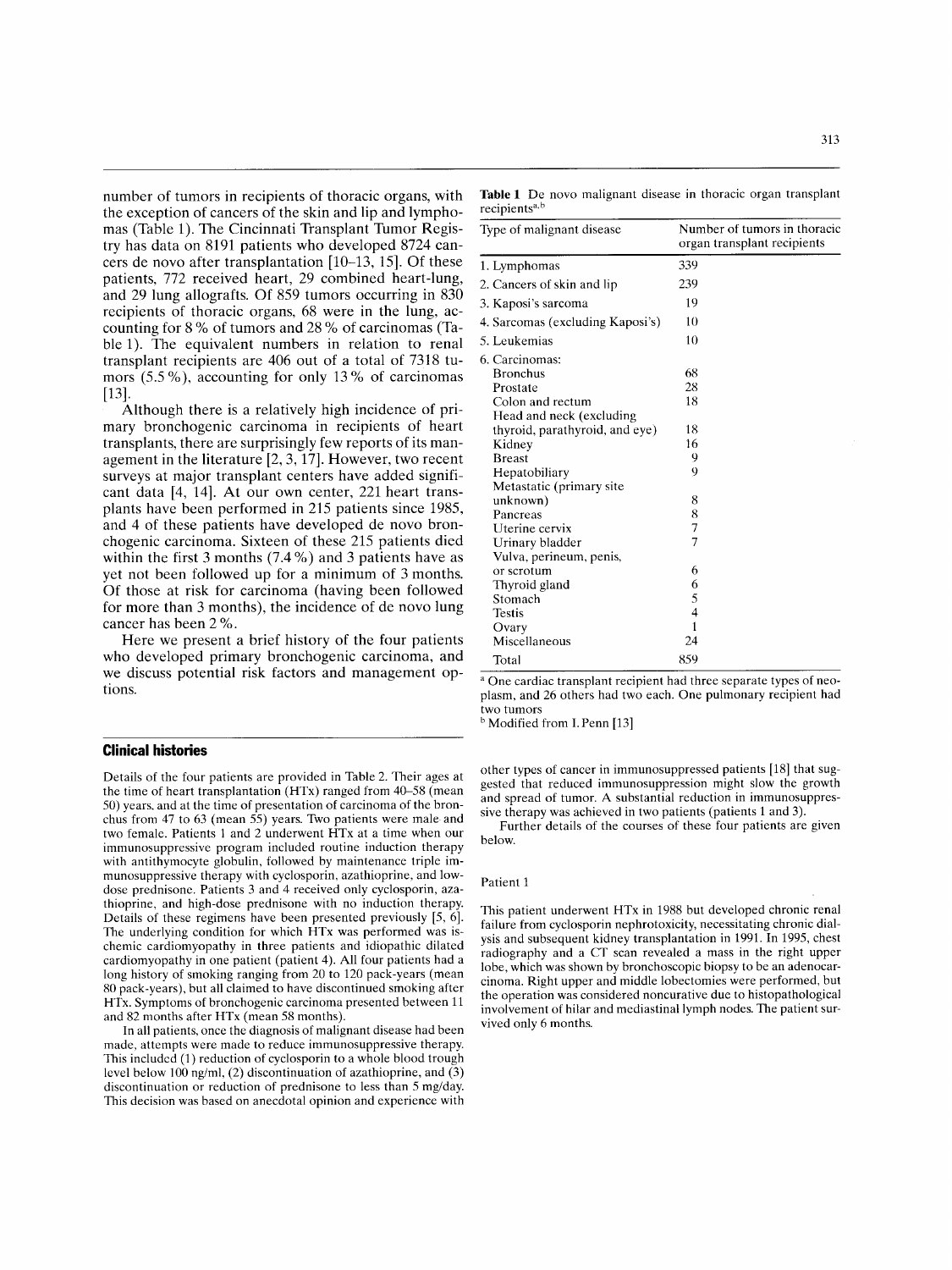| Table 2 Clinical data of four patients who developed bronchogenic carcinoma (CA) after heart transplantation (HTx) |                                              |                                                |                                               |                            |                     |                                                                      |         |                                                                      |
|--------------------------------------------------------------------------------------------------------------------|----------------------------------------------|------------------------------------------------|-----------------------------------------------|----------------------------|---------------------|----------------------------------------------------------------------|---------|----------------------------------------------------------------------|
| Patient<br>(Sex)                                                                                                   | Smoking<br>history<br>Packs per<br>day/years | Age (years)<br>at HTx/at<br>diagnosis<br>of CA | Interval<br>between<br>HTx and CA<br>(months) | Histopathology<br>of tumor | Staging<br>of tumor | Treatment                                                            | Outcome | Interval<br>between CA<br>and death or<br>date last seen<br>(months) |
| 1(F)                                                                                                               | 1/20                                         | 40/47                                          | 82                                            | Adeno                      | IIIa                | Right upper and<br>middle lobectomies                                | Dead    | 6                                                                    |
| 2(F)                                                                                                               | 2/30                                         | 57/63                                          | 79                                            | Squamous                   | IIIa                | Radiation                                                            | Dead    | $\leq 1$                                                             |
| 3(M)                                                                                                               | 4/30                                         | 45/51                                          | 60                                            | Anaplastic<br>small cell   |                     | Right upper and<br>middle lobectomies.<br>chemotherapy,<br>radiation | Alive   | 15                                                                   |
| 4(M)                                                                                                               | 3/40                                         | 58/59                                          | 11                                            | Squamous<br>(bilateral)    | IV                  | Left lower lobectomy<br>and wedge resection<br>of right lower lobe   | Dead    | 11                                                                   |

#### Patient 2

Six and one-half years after HTx, this patient presented with pneumonia that was found to be related to the presence of a poorly differentiated squamous cell carcinoma of the lower lobe of the right lung. Investigation revealed the presence of mediastinal lymph node involvement, eliminating the possibility of cure by operation. The patient underwent a course of radiation therapy to the mediastinum but died within 1 month.

#### Patient 3

Five years after HTx, chest radiography and CT scan revealed a mass of approximately 3 cm diameter in the right middle lobe, with no mediastinal adenopathy. Bronchoscopy and biopsy were not diagnostic and so the patient underwent thoracotomy with right upper and middle lobectomies. Histopathology showed anaplastic small cell carcinoma. The patient subsequently received a course of chemotherapy, followed by radiation therapy to the mediastinum. He remains well 15 months after the lobectomy.

#### Patient 4

Eleven months post-HTx, this patient developed chest radiographic and CT scan appearances of bilateral lung masses. Fine needle aspiration showed poorly differentiated squamous cell carcinoma with extensive tumor necrosis. A left lower lobectomy and a wedge resection of the right lower lobe mass were performed during two different operative procedures. Although his initial recovery was good, some 8 months later he presented with liver and bone (ribs) metastases and he died within 3 months.

# **Discussion**

Some of the earliest reports of malignant neoplasms occurring in patients with cardiac transplants were from Stanford  $[1, 7, 16]$  and Cape Town  $[8]$ . The incidence of bronchogenic carcinoma in HTx recipients is uncertain but would seem to be between 0.7 *Yo* and 2.0 *Yo.* The

Papworth group has reported 2 cases out of 275 patients (0.7 *Yo)* [2], the St. Louis University group 3 out of 196 patients (1.5%) [3], Pittsburgh 10 out of 608 (1.6%) [14], and Columbia *5* out of 633 (0.8 %) [4]. In our own series, the incidence in patients followed for more than 3 months is, to date, 2 *Yo.* The incidence in the general population is estimated to be approximately  $0.07\%$  [9]. Pham et al. [14] have suggested that there may be a 25 fold increase in lung cancer in HTx recipients.

Although these figures might suggest an increased incidence of bronchogenic carcinoma in patients with HTx, this may well be related to the fact that HTx recipients are a selected group with a higher than average risk profile for lung cancer. Indeed, the possibility exists that neoplastic change was already present in the lung at the time of HTx, though clearly undetectable at that time. Whether the incidence is indeed higher than in the general population can only be confirmed by comparison with a group matched for such factors as age, sex distribution, and exposure to tobacco.

Fleming et al. [3] have suggested a number of factors that could contribute to the relatively high incidence of lung cancer in patients who have undergone HTx. These include (1) a heavy smoking history, which is common in patients with ischemic heart disease; (2) relatively advanced age, as most of these patients are in their 50s and 60s, which is an age where the incidence of lung cancer begins to rise dramatically in the general population; and (3) immunosuppression. A heavy smoking history is probably the most important factor and has been emphasized by both Pham et al. [14] and Goldstein et al.  $[4]$ .

Yokoyama et al. [18] have described an accelerated growth rate of hepatocellular carcinomas in immunosuppressed patients, and it has been suggested that rapid tumor growth in patients with a compromised immune system makes it difficult to detect cancers at an early stage. In this respect, it is perhaps worth noting that in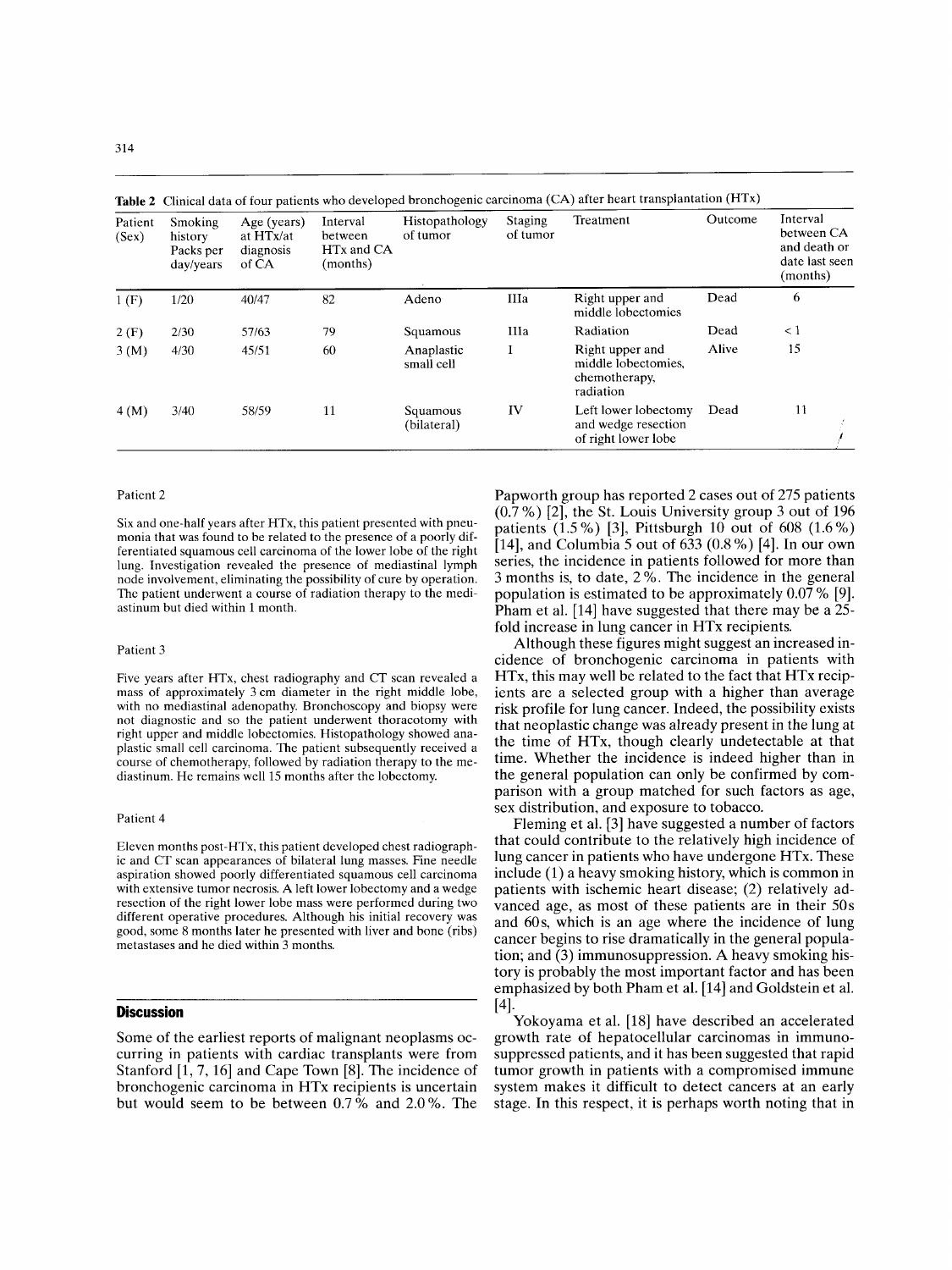three of our four patients, the tumors were at an advanced stage at the time of presentation. This has also been the case in the reports from Pittsburgh [14] and Columbia [4], where eight out of ten and five out of five, respectively, were at an advanced stage when first diagnosed. Resection was possible in only three of ten patients in the Pittsburgh series and in none in the Columbia series.

It is clearly disturbing that so many cases are diagnosed at such a late stage. It would, therefore, seem essential to maintain a high level of surveillance for any sign of malignant disease in HTx patients, particularly those with a smoking history, and to investigate any suspicious signs as urgently as possible. However, even with chest radiography every 6 months, the Pittsburgh group failed to diagnose bronchogenic carcinoma until it was advanced in seven of ten cases [14]. Chest radiography may, therefore, be required even more frequently if such carcinomas are to be identified at an early stage. However, whether early identification will result in improved survival remains uncertain.

When there are clinical features suggestive of bronchogenic carcinoma in a patient with a thoracic organ transplant, the progression of the disease would clearly appear to be rapid. Three of the four patients at our own center died within **14** months, and eight of ten at Pittsburgh [14] and all five of the Columbia patients [4] died within the same period of time. It is therefore important to investigate and make the diagnosis as soon as possible. The patient's best chance of survival is if (1) investigation to exclude distant metastases is made urgently, and (2) curative surgical resection is performed whenever possible. **A** case can be put forward to minimize immunosuppressive therapy although there is no evidence that such a reduction would reduce the progression of bronchogenic carcinoma in HTx patients. Furthermore, this might put the patient at risk of rejection. In the present series, immunosuppression was reduced significantly in Patients 1 and *3* (one of whom, with a small cell tumor, is the only patient who remains alive) without the development of acute rejection.

The optimum therapy for malignant disease in immunosuppressed patients would appear to be multimodal, possibly involving (1) a decrease in, or cessation of, immunosuppression, (2) excision, *(3)* chemotherapy, (4) radiotherapy and, in relevant cases, treatment with *(5)*  antiviral agents such as acyclovir, ganciclovir, or interferon, or with (6) monoclonal anti-B-cell antibodies [l]. Not all of these therapeutic modalities, however, would be possible or helpful in patients with bronchogenic carcinoma.

Resection of lung cancers in patients who have undergone previous HTx would appear to be possible without undue risk. With the exclusion of atrial dysrhythmias, none of the three patients who underwent lobar resections in the present series developed any major postoperative complications.

Data regarding malignant disease in patients with lung transplants are exceedingly few; yet, one can anticipate a high incidence of bronchogenic carcinoma in the future in patients who undergo lung transplantation for emphysema, many of whom have a long smoking history. Indeed, in our small series of only 20 lung transplants, we have recently seen bronchogenic carcinoma in the native lung of one patient approximately  $4\frac{1}{2}$  years after single lung transplantation for emphysema.

### **References**

- 1. Bieber CP, Hunt SA, Schwinn DA, Jamieson SA, Reitz BA, Oyer PE, Shumway NE, Stinson EB (1981) Complications in long-term survivors of cardiac transplantation. Transplant Proc 13: 207-21 1
- 2. Couetil J-P, McGoldrick JP, Wallwork J, English TAH (1990) Malignant tumors after heart transplantation. **J** Heart Transplant 9: 622-626
- 3. Fleming RH, Jennison SH, Naunheim KS (1994) Primary bronchogenic carcinoma in the heart transplant recipient. Ann Thorac Surg 57: 1300-1301
- Weinberg AD, Rose EA, Michler RE (1995) De novo solid malignancies after cardiac transplantation. Ann Thorac Surg 60: 1783-1789 4. Goldstein DJ, Williams DL, Oz MC,
- 5. Jazzar **A,** Cooper DKC, Muchmore JS, Pribil A, Chaffin **JS,** Zuhdi N (1993) **A**  successful regimen to reduce cytomegalovirus disease in heart transplant patients. Transplantology 4: 47-53
- 6. Jazzar A, Fagiuoli S, Sisson **S,** Zuhdi N, Cooper DKC (1995) Induction therapy with cyclosporine without cytolytic agents results in a low incidence of acute rejection without significant renal impairment in heart transplant patients. Clin Transplantation 9: 334-339
- **7.** Krikorian JG, Anderson JL, Bieber CP, Penn I, Stinson EB (1978) Malignant neoplasms following cardiac transplantation. JAMA 240: 639-643
- 8. Lanza RP, Cooper DKC, Cassidy MJD, Barnard CN (1983) Malignant neoplasms occurring after cardiac transplantation. JAMA 249: 1746-1748
- 9. Mountain CF (1986) A new international staging system for lung cancer. Chest 89 [Suppl]: 2253-233s
- 10. Penn I(1993) Tumors after renal and cardiac transplantation. Hematol Oncol Clin North Am 7: 431-445
- 11. Penn I (1994) The problem of cancer in organ transplant recipients: an overview. Transplant Sci 4: 23-32
- 12. Penn I (1995) Solid tumors in cardiac allograft recipients. Ann Thorac Surg 60: 1559-1560
- 13. Penn I(1996) Malignant neoplasia in the immunocompromised patient. In: Cooper DKC, Miller LW, Patterson GA (eds) The transplantation and replacement of thoracic Organs, 2nd edn. Kluwer, London, pp 111-118